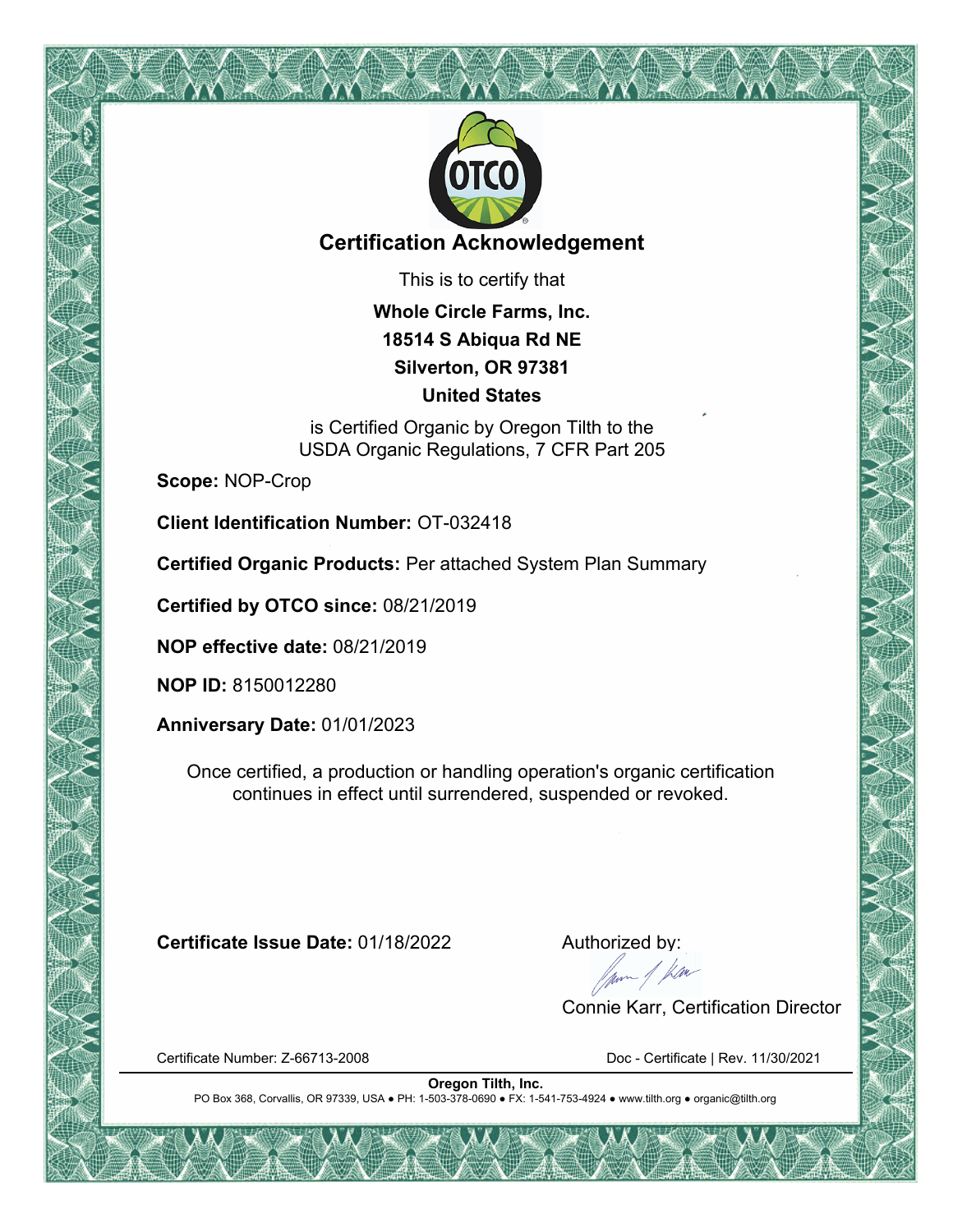

# **Certification Acknowledgement**

This is to certify that

**Whole Circle Farms, Inc. 18514 S Abiqua Rd NE Silverton, OR 97381 United States**

is declared by Oregon Tilth to be in compliance with the following standards / programs:

#### **Standard / Program Certification Period**

US/Canada Equivalence-Crop Compliant Since: 08/21/2019

*Products on the attached Organic System Plan Summary identified with compliance marks for US-Canada Equivalency are certified in accordance with the terms of the U.S. - Canada Organic Equivalency Arrangement.*

**Client Identification Number:** OT-032418

**NOP ID:** 8150012280

**Certified by OTCO since:** 8/21/2019 **NOP ID:** 8150012280<br> **Certificate Issue Date:** 01/18/2022 Connie Karr, Certification Director

Authorized by:

Certificate Number: Z-66713-2008 Doc - Certificate | Rev. 11/30/2021

**Oregon Tilth, Inc.**

PO Box 368, Corvallis, OR 97339, USA . PH: 1-503-378-0690 · FX: 1-541-753-4924 · www.tilth.org · organic@tilth.org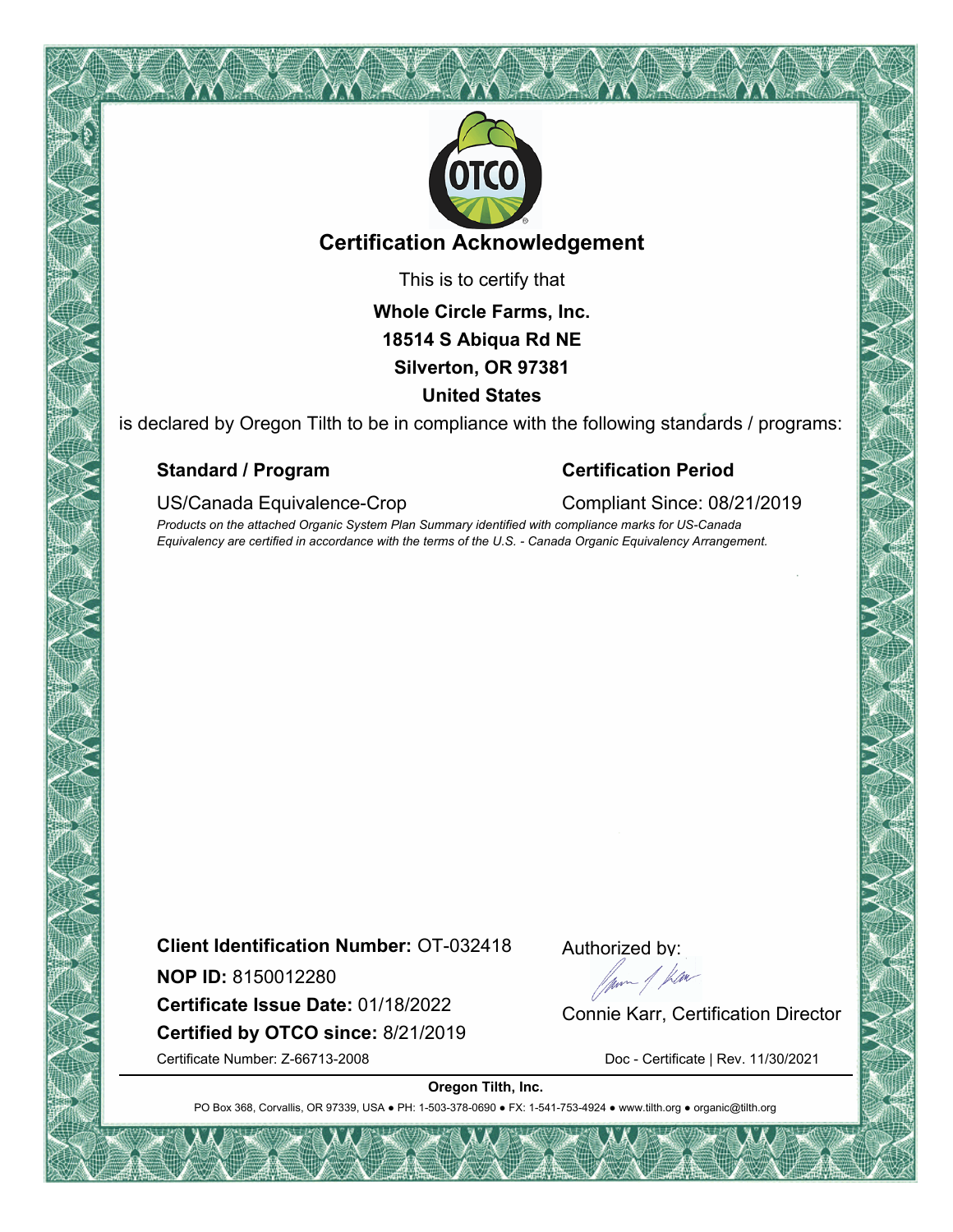

# **System Plan Summary**

**Whole Circle Farms, Inc. 18514 S Abiqua Rd NE Silverton, OR 97381 United States**

**Client Identification Number:** OT-032418 **Certified by OTCO since:** 8/21/2019 **Certificate Issue Date:** 01/18/2022 **NOP ID:** 8150012280

### **100% Certified Organic Land, fields and crops:**

| <b>Parcels</b>                                                   | Crops            | Compliance                                 |
|------------------------------------------------------------------|------------------|--------------------------------------------|
| Upper Grazing Field: 18514 S.<br>Abiqua Rd NE, Silverton, Oregon | Pasture          | NOP-Crop,<br>US/Canada<br>Equivalence-Crop |
| Whole Circle Farm: 18514 S.<br>Abiqua Rd NE, Silverton, Oregon   | Cover Crop, Hemp | NOP-Crop,<br>US/Canada<br>Equivalence-Crop |

### **Certified Product (100% Organic)**

| <b>Product</b>                                 | <b>Compliance</b>                   |
|------------------------------------------------|-------------------------------------|
| <b>Farm Products:</b>                          |                                     |
| Misc > Hemp Biomass                            | NOP-Crop                            |
| Misc > Hemp Flower                             | NOP-Crop                            |
| <b>Herbs_Spices_Seasonings:</b>                |                                     |
| Herbs_Spices > Tea<br>Hemp                     | NOP-Crop                            |
| <b>Certified Product (Organic)</b>             |                                     |
| <b>Product</b>                                 | <b>Compliance</b>                   |
| <b>Farm Products:</b>                          |                                     |
| Misc > Hemp Biomass                            | US/Canada Equivalence-Crop          |
| Misc > Hemp Flower                             | US/Canada Equivalence-Crop          |
| Herbs_Spices_Seasonings:                       |                                     |
| Certificate Number: Z-66713-2008   Page 1 of 2 | Doc - Certificate   Rev. 11/30/2021 |

PO Box 368, Corvallis, OR 97339, USA ● PH: 1-503-378-0690 ● FX: 1-541-753-4924 ● www.tilth.org ● organic@tilth.org **Oregon Tilth, Inc.**